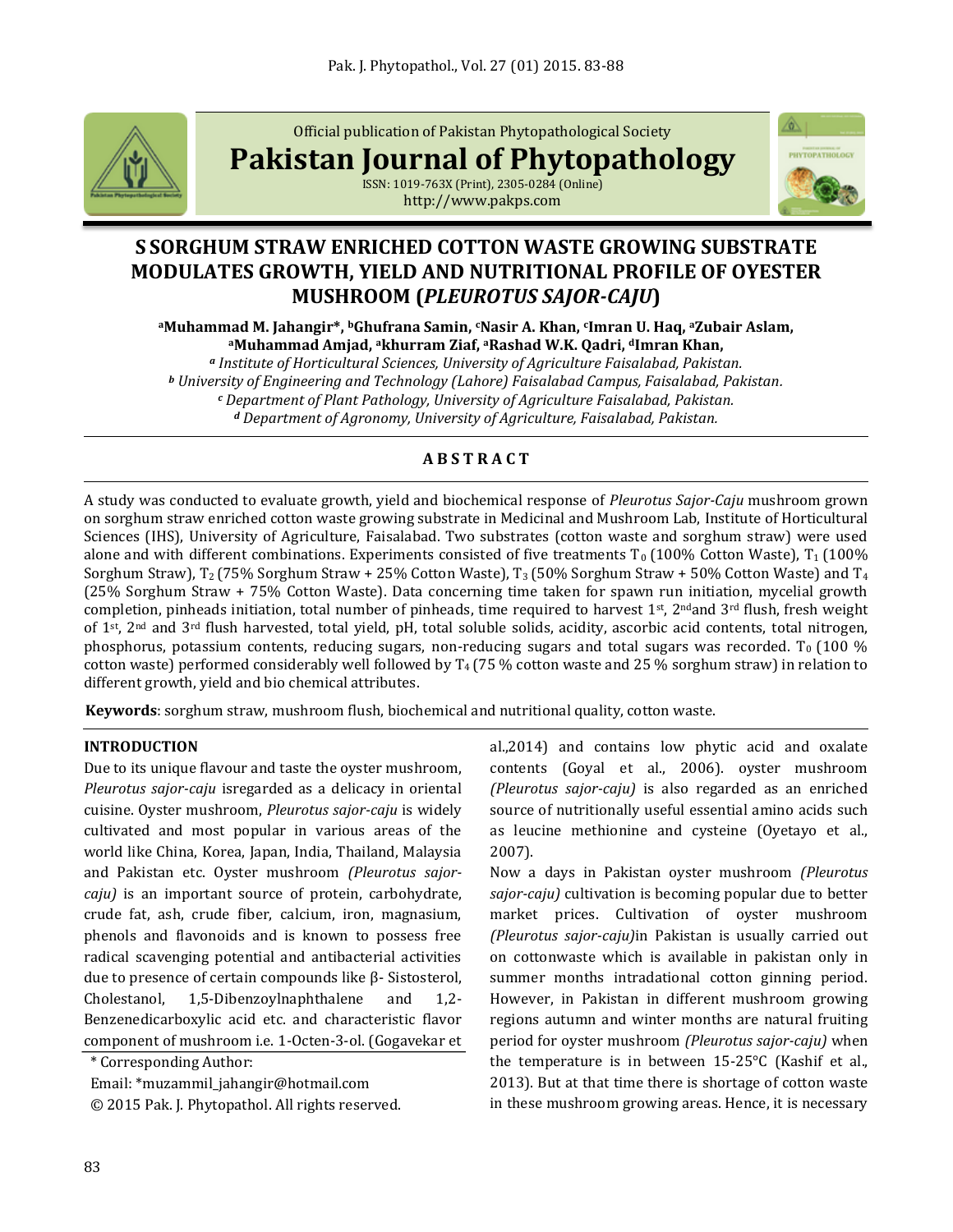to look for alternative growing substrates for oyster mushroom *(Pleurotus sajor-caju)* cultivation so that year round oyster mushroom *(Pleurotus sajor-caju) production can be ensured*. Dry sorghum straw is readily available in Pakistan as it is commonly used as fodder for animals and can be a viable option for oyster mushroom *(Pleurotus sajor-caju*) production. To the best of our knowledge scanting information is available regarding use of sorghum straw enriched cotton waste for the cultivation of oyster mushroom *(Pleurotus sajorcaju*). So, the objective of this study was to investigate the possibility of growing oyster mushroom *(Pleurotus sajor-caju*) on sorghum straw enriched cotton waste and to explore growth, yield and nutritional quality response on cotton waste, sorghum straw and their various combinations.

#### **METERIALS AND METHODS**

Present study was conducted at Medicinal and Mushroom Lab, Institute of Horticultural Sciences, University of Agriculture, Faisalabad during 2013-2014. For production of oyster mushroom *(Pleurotus sajorcaju*) standard bag cultivation technique for mushroom production was adopted for cultivation of *Pleurotus sajor-caju* on cotton waste, sorghum straw and their various combinations. Experiment consisted of following treatments and each treatment was replicated five times.  $T_0$ = Cotton waste (100%)

 $T_1$  = Sorghum Straw (100%)

 $T_2$  = Sorghum Straw (75%) + Cotton Waste (25%)

 $T_3$  = Sorghum Straw (50%) + Cotton Waste (50%)

 $T_4$  = Sorghum Straw (25%) + Cotton Waste (75%)

Various parameters such as time taken for initiation of spawn run ( days), time taken for completion of mycelial growth ( days), time taken for initiation of pinhead formation (days), total number of pinheads, time taken to harvest 1<sup>st</sup> flush (days), time taken to harvest 2<sup>nd</sup>flush (days), time taken to harvest  $3<sup>rd</sup>$ flush (days), fresh weight of 1st flush harvested (g), fresh weight of 2nd flush harvested (g), fresh weight of  $3<sup>rd</sup>$ flush harvested (g), Totalyield (g), pH, Total soluble solids (°Brix), acidity (%) of mushroom (Hortwitz, 1960), ascorbic acid of mushroom (mg/100ml) (Ruck,1969), reducing sugars, non-reducing sugars, total sugars (Hortwitz, 1960.), notrogen contents of mushrooms, phosphorus contents of mushrooms and potassium contents of mushrooms (Chapman and Parker. 1961) were studied.

**Statistical Analysis** Completely randomized design (CRD) was used in this study. The data collected was analyzed statistically usingLSD test at 5% probability level that provided practical and comprehensive comparison of the treatments for their effectiveness (Steel and Torrie, 1984).

#### **RESULTS**

Table 1 shows time taken for spawn run initiation. The minimum time for initiation of spawn run was taken by  $T_0$  (1.00±.01days) followed by  $T_4$  (1.66±.34 days),  $T_3$  $(2.00\pm.01$ days), T<sub>2</sub> (2.00 $\pm$ .01) and T<sub>1</sub> (2.67 $\pm$ .33 days) respectively. In case of time taken for completion of mycelial growth  $T_0$  took minimum time (21.66 $\pm$ .89 days) followed by T<sub>4</sub> (30.00±1.53 days), T<sub>3</sub> (37.00±.57 days), T<sub>2</sub>  $(45.33\pm.88$  days) and T<sub>1</sub> (50.00 $\pm$ .57 days) respectively. As for as time taken for Initiation of pinheads is concerned $T_0$  took minimum time (4.34 $\pm$ .33 days) for pinheads initiation followed by  $T_2$  (5.66±.32 days),  $T_1$  $(6.00\pm.02 \text{ days})$  T<sub>4</sub>  $(6.00\pm.03 \text{ days})$  and T<sub>3</sub>  $(6.40\pm.01 \text{ days})$ days) respectively. In case of total number of pinheads, maximum number of pinheads was observed in case of  $T_0$  (88.33±4.40) followed by  $T_4$  (78.33±4.41),  $T_3$  $(61.67\pm1.66)$ , T<sub>2</sub> (50.00 $\pm$ 2.88) and T<sub>1</sub> (26.66 $\pm$ 1.67) respectively.

|                |                        |                        |                        | $\overline{\phantom{a}}$ |
|----------------|------------------------|------------------------|------------------------|--------------------------|
| Treatment      | Time for initiation of | Time for Completion of | Time for Initiation of | No. of pinheads          |
|                | spawn run (days)       | mycelial growth (days) | pinheads (days)        |                          |
| T0             | $1.00 \pm 0.01c$       | 21.66±.89e             | $4.34 \pm .33 h$       | 88.33±4.40a              |
| T <sub>1</sub> | $2.67 \pm .33a$        | $50.00 \pm 57a$        | $6.00 \pm 0.02a$       | 26.66±1.67d              |
| T <sub>2</sub> | $2.00 \pm 0.01$ b      | $45.33 \pm .88$        | $5.66 \pm .32c$        | $50.00 \pm 2.88c$        |
| T <sub>3</sub> | $2.00 \pm 0.01$        | $37.00 \pm 57c$        | $6.40 \pm 0.01a$       | $61.67 \pm 1.66$         |
| Т4             | $1.66 \pm .34$         | $30.00 \pm 1.53$ d     | $6.00 \pm 0.03a$       | 78.33±4.41a              |
| LSD Value      | 0.6643                 | 3.0078                 | 0.6643                 | 10.238                   |

Table1. Effect of cotton waste, sorghum straw and their combination on growth parameters of *Pleurotus sajor-caju*.

Figures not sharing the same letters differ significantly at *P* = 0.05.

Table 2 shows data concerning time taken to harvest 1st, 2nd and 3rd flush. T0took minimum time (27.67±.88 days) for harvesting of1st flush followed by T4

(34.00±1.15 days), T3 (40.33±.33days), T2 (45.66±3.66 days) and T1 (50.00±2.88 days) respectively. While, for harvesting of 2nd flush T0 took minimum time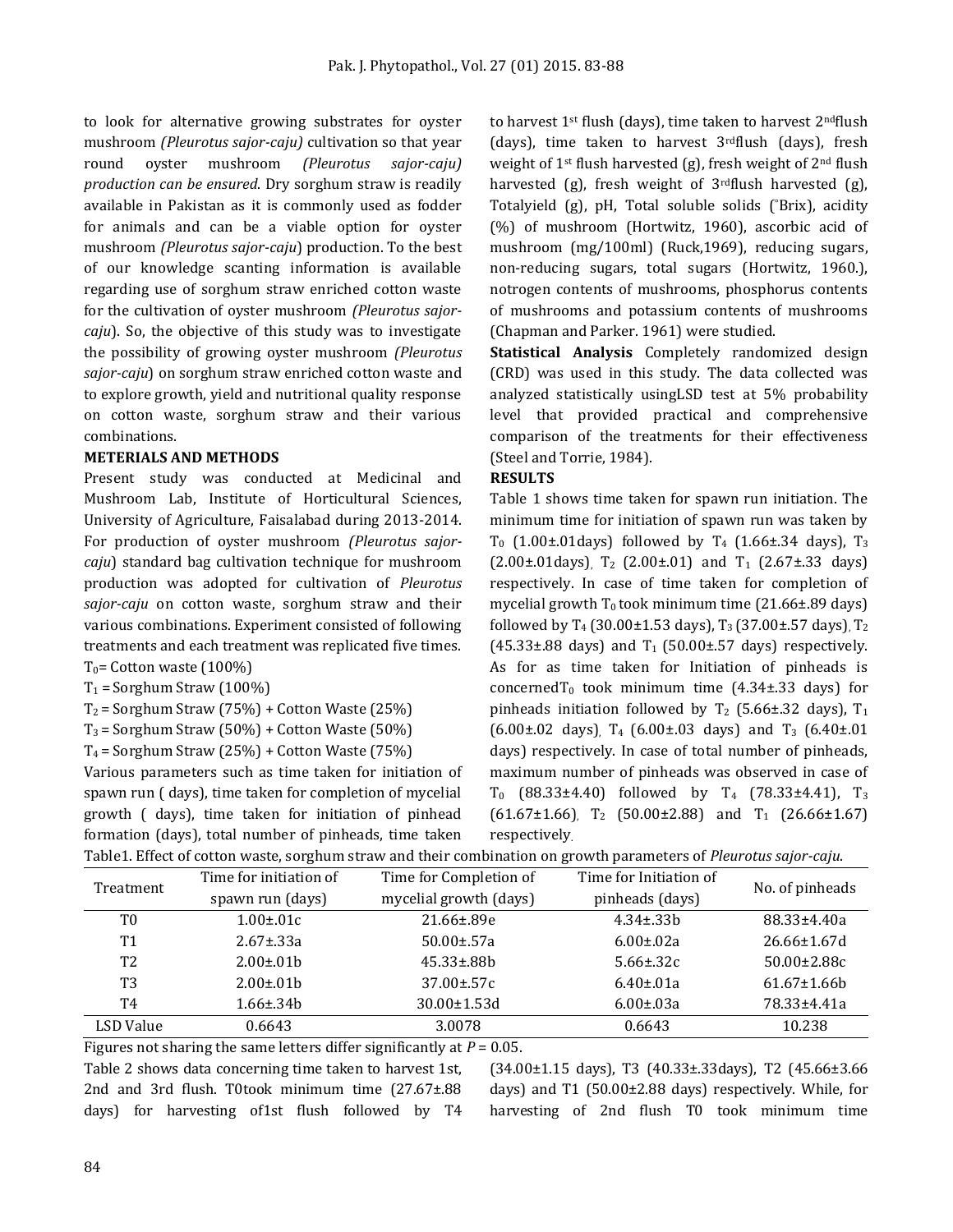$(35.34 \pm 1.85$  days) followed by T4  $(40.66 \pm .32$  days), T3 (44.34±.33 days), T2 (50.33±1.76 days) and T1 (56.00±2.31 days) respectively. Similarly for harvesting of Table 2. Effect of cotton waste, sorghum straw and their combination on harvesting pattern of *Pleurotus sajor-caju*.

3rd flushT0 took minimum time (43.66±1.21days) followed by T4 (48.33b±.88days), T3 (51.00±.57days), T2  $(60.33\pm3.28$ days) and T1  $(62.00\pm1.53)$  respectively.

| Table 2. Encet of cotton waste, sorginali straw and their combination on harvesting pattern or Ficarotas sajor-capa |                                    |                                    |                                              |
|---------------------------------------------------------------------------------------------------------------------|------------------------------------|------------------------------------|----------------------------------------------|
| Treatment                                                                                                           | Time to harvest $1st$ flush (days) | Time to harvest $2nd$ flush (days) | Time to harvest 3 <sup>rd</sup> flush (days) |
| T0                                                                                                                  | $27.67 \pm .88d$                   | $35.34 \pm 1.85$ d                 | $43.66 \pm 1.21c$                            |
| Τ1                                                                                                                  | $50.00 \pm 2.88$ a                 | $56.00 \pm 2.31a$                  | $62.00 \pm 1.53a$                            |
| T2                                                                                                                  | $45.66 \pm 3.66$ ab                | $50.33 \pm 1.76 b$                 | $60.33 \pm 3.28a$                            |
| T3                                                                                                                  | $40.33 \pm .33$ bc                 | $44.34 \pm .33c$                   | $51.00 \pm 57$                               |
| Т4                                                                                                                  | $34.00 \pm 1.15$ cd                | $40.66 \pm 32c$                    | $48.33b \pm .88c$                            |
| LSD Value                                                                                                           | 6.9036                             | 4.9042                             | 12.401                                       |
|                                                                                                                     |                                    |                                    |                                              |

Figures not sharing the same letters differ significantly at *P* = 0.05. Table 3 shows data concerning fresh weight of 1st, 2nd and 3rd flush harvested and total yield of mushrooms.  $T_0$  yielded best (80.00±2.87g) followed by  $T_4$  $(63.67\pm5.84g)$ , T<sub>3</sub> (48.33 $\pm$ 6.01g), T<sub>2</sub> (41.66 $\pm$ 6.66g) and  $T_1$  (18.33±1.76g) respectively in case of fresh weight of 1<sup>st</sup> flush harvested. Similarly, in case of fresh weight of  $2^{nd}$ flush harvested T<sub>0</sub> yielded best (51.66 $\pm$ 5.81g) followed by  $T_4$  (38.67±2.96g),  $T_3$  (34.00±6.66g),  $T_2$ 

 $(23.00\pm 2.55g)$  and T<sub>1</sub> (23.00 $\pm$ .57g) respectively. While, in case of fresh weight of  $3<sup>rd</sup>$  flush harvested T<sub>0</sub> yielded best (36.00±2.31 g) followed by  $T_4$  (27.67±.88g),  $T_3$  $(17.00\pm1.15g)$ , T<sub>2</sub>  $(15.00\pm.57g)$  and T<sub>1</sub>  $(10.33\pm.88g)$ respectively. As for astotal yield is concerned,  $T_0$ yielded best (167.67±5.61g) followed by T<sub>4</sub> (130.00±5.19g), T<sub>3</sub>  $(99.34\pm 0.33g)$ , T<sub>2</sub> (79.66 $\pm 4.25g$ ) and T<sub>1</sub> (42.67 $\pm .88g$ ) respectively.

Table 3. Effect of cotton waste, sorghum straw and their combination on fresh weight of 1st, 2nd and 3rd flush and total yield of *Pleurotus sajor-caju*.

| Treatment      | Fresh weight of 1 <sup>st</sup><br>flush $(g)$ | Fresh weight of 2 <sup>nd</sup><br>flush $(g)$ | Fresh weight of 3rd<br>flush $(g)$ | Total yield<br>(g)  |
|----------------|------------------------------------------------|------------------------------------------------|------------------------------------|---------------------|
| T0             | $80.00 \pm 2.87a$                              | 51.66±5.81a                                    | $36.00 \pm 2.31a$                  | $167.67 \pm 5.61a$  |
| <b>T1</b>      | $18.33 \pm 1.76d$                              | $23.00 \pm 57$ cd                              | $10.33 \pm .88$ d                  | $42.67 \pm .88e$    |
| T <sub>2</sub> | $41.66 \pm 6.66c$                              | $23.00 \pm 2.55$ cd                            | $15.00 \pm 57c$                    | 79.66±4.25d         |
| T3             | $48.33 \pm 6.01$ bc                            | $34.00\pm 6.66$ bc                             | $17.00 \pm 1.15c$                  | $99.34 \pm .33c$    |
| T4             | $63.67 \pm 5.84$                               | 38.67±2.96ab                                   | $27.67 \pm .88h$                   | $130.00 \pm 5.19 b$ |
| LSD Value      | 15.825                                         | 13.630                                         | 4.1219                             | 12.401              |

Figures not sharing the same letters differ significantly at  $P = 0.05$ .

Table 4 shows data regarding pH of mushroom, total soluble solids of mushroom (°Brix), acidity of mushroom (%) and ascorbic acid contents of mushroom (mg/100ml). Highest pH value was observed in case of  $T_2(7.87\pm.09)$  followed by  $T_1$  $(7.84\pm.03)$ , T<sub>3</sub> (7.60 $\pm$ .05), T<sub>0</sub> (7.53 $\pm$ .03) and T<sub>4</sub> (7.50 $\pm$ .01) respectively. In case of total soluble solids of mushroom Table 4 . Effect of cotton waste, sorghum straw and their combination on biochemical parameters of *Pleurotus sajor-caju*.

maximum total soluble solids were observed in case of  $T_0$  $(4.00\pm.01)$  and T<sub>4</sub> (3.56 $\pm$ .23) followed by T<sub>2</sub> (3.20 $\pm$ .30) and T<sub>3</sub>  $(3.10\pm.05)$  and T<sub>1</sub> $(3.04\pm.34)$  respectively. In case of acidity of mushroom maximum acidity of mushroom was observed in case of T<sub>0</sub> (0.05±.04) followed by T<sub>4</sub> (0.04±.04) T<sub>3</sub> (0.03±.02) and  $T_2$  (0.03±.01) and  $T_1$  (0.03±.01) respectively.

| Treatment | pH of mushroom    | Total soluble solids of<br>mushroom (°Brix) | Acidity of mushroom (%) | Ascorbic acid of<br>mushroom $(mg/100ml)$ |
|-----------|-------------------|---------------------------------------------|-------------------------|-------------------------------------------|
| T0        | $7.53 \pm 0.3$ b  | $4.00 \pm 0.01a$                            | $0.05 \pm 0.04a$        | $18\pm.03a$                               |
| T1        | 7.84±.03a         | $3.04 \pm .34$                              | $0.03 \pm 0.01$         | $11 \pm 1.41$                             |
| T2        | 7.87±.09a         | $3.20 \pm .30 h$                            | $0.03 \pm 0.01 b$       | $12 \pm .01 b$                            |
| T3        | $7.60 \pm 0.5$ b  | $3.10 \pm 0.05 b$                           | $0.03 \pm 0.02 b$       | $14\pm 1.15h$                             |
| Т4        | $7.50 \pm 0.01$ b | $3.56 \pm 23ab$                             | $0.04 \pm 0.4$ ab       | $14\pm3.60ab$                             |
| LSD Value | 0.1649            | 0.7790                                      | 0.0102                  | 4.23                                      |

Figures not sharing the same letters differ significantly at  $P = 0.05$ .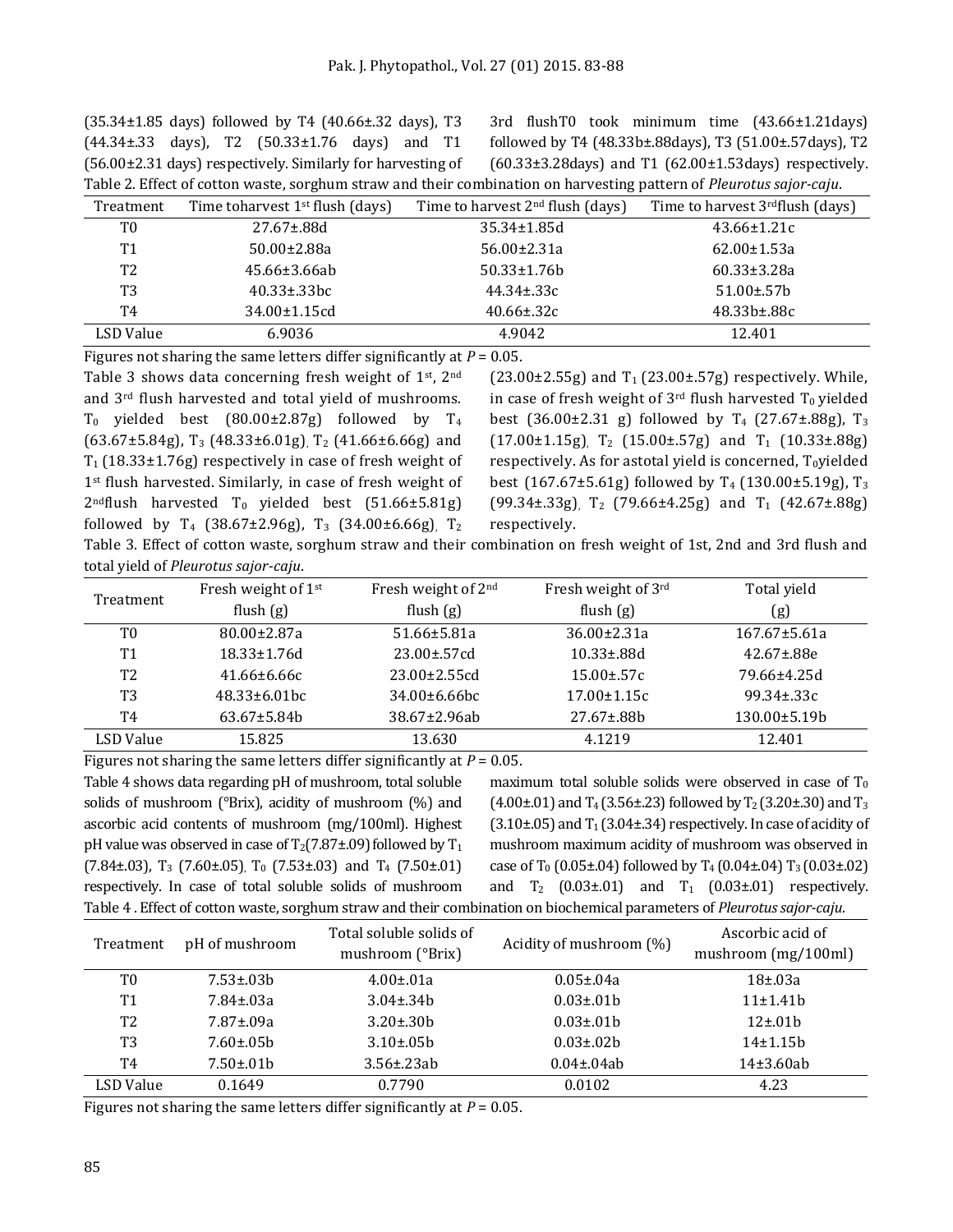In case of ascorbic acid contents of mushroom, maximum ascorbic acid contents were observed in case of  $T_0$  $(18\pm.03\text{mg}/100\text{ml})$  followed by  $T_4$  $(14\pm3.60$ mg/100ml),T<sub>3</sub>  $(14\pm1.15$ mg/100ml), T<sub>2</sub>  $(12\pm.01\text{mg}/100\text{ml})$  and  $T_1$   $(11\pm1.41\text{mg}/100\text{ml})$ respectively.

Table 5 shows data concerning nitrogen, phosphorus and potassium contents of mushroom  $(\%)$ . As for as nitrogen contents of mushroom (%) are concerned, maximum nitrogen contents were observed in case of  $T_0$  $(0.71\pm.02\%)$  followed by T<sub>4</sub>  $(0.67\pm0.15\%)$ , T<sub>3</sub>

 $(0.63\pm0.6\%)$ , T<sub>2</sub>  $(0.60\pm0.6\%)$  and T<sub>1</sub>  $(0.50\pm0.1\%)$ respectively. While in case of phosphorus contents of mushroom (%), maximum phosphorus contents were observed in case of  $T_0$  (0.46±.01 %) followed by  $T_4$  $(0.45\pm.07\%)$ , T<sub>3</sub> (0.37 $\pm.01\%$ ), T<sub>2</sub> (0.24 $\pm.06\%$ ) and T<sub>1</sub> (0.24±.03%) respectively. Similarly, in case of potassium contents of mushroom maximum potassium contents were observed in case of  $T_0$  (0.77±.03%) followed by  $T_4$  $(0.73\pm.03\%),T_3$   $(0.63\pm.02\%),T_2$   $(0.58\pm.01\%)$  and  $T_1$ (0.57±.02%) respectively.

Table no 5. Effect of cotton waste, sorghum straw and their combination on nitrogen, phosphorus and potassium contents of *Pleurotus sajor-caju*.

| Treatment      | Nitrogen contents of | Phosphorus contents of | Potassium contents of |
|----------------|----------------------|------------------------|-----------------------|
|                | mushroom $(\%)$      | mushroom $(\%)$        | mushroom $(\%)$       |
| T0             | $0.71 \pm 0.02a$     | $0.46 \pm 0.01a$       | $0.77 \pm 0.03a$      |
| T <sub>1</sub> | $0.50 \pm 0.01$      | $0.24 \pm 0.03c$       | $0.57 \pm 0.02c$      |
| T <sub>2</sub> | $0.60 \pm 06ab$      | $0.24 \pm 0.06c$       | $0.58 \pm 0.01c$      |
| T <sub>3</sub> | $0.63 \pm 0.6a$      | $0.37 \pm 0.01$        | $0.63 \pm 0.02 b$     |
| T4             | $0.67 \pm 0.15a$     | $0.45 \pm 0.07a$       | $0.73 \pm 0.03a$      |
| LSD Value      | 0.1276               | 0.0286                 | 0.0477                |

Figures not sharing the same letters differ significantly at *P* = 0.05. Table 6 shows data related to reducing sugars, nonreducing sugars and total sugar contents of mushroom (%). Maximum reducing sugars contents were observed in case of T<sub>0</sub> (3.95±.04%) followed by T<sub>4</sub> (3.94±.04%), T<sub>3</sub>  $(3.30\pm.10\%)$ ,  $T_2$   $(3.06\pm.07\%)$  and  $T_1$   $(3.06\pm.06\%)$ respectively. Similarly In case of non-reducing sugars contents of mushroom (%), maximum non reducing sugars

contents were observed in case of  $T_0$  (7.80 $\pm$ .26%) followed by T<sub>4</sub> (7.01±.50%), T<sub>3</sub> (6.33±.16%), T<sub>1</sub> (6.07±.06%) and T<sub>2</sub> (6.01±.01%) respectively. Similarly in case of total sugars contents of mushroom (%), maximum total sugars contents were observed in case of  $T_4$  (10.96±.47%) followed by  $T_0$ (10.63±.37%),  $T_3$  (10.26±.15%),  $T_1$  (9.74±.32%) and  $T_2$ (9.41±.49%) respectively.

Table 6. Effect of cotton waste, sorghum straw and their combination on reducing sugars, non-reducing sugars and total sugars of *Pleurotus sajor-caju*.

| Treatment      | Reducing sugars of | Non reducing sugars of | Total sugars of    |
|----------------|--------------------|------------------------|--------------------|
|                | mushroom $(\%)$    | mushroom $(\%)$        | mushroom $(\%)$    |
| T0             | $3.95 \pm 0.04a$   | $7.80 \pm 0.26a$       | $10.63 \pm .37$ ab |
| T <sub>1</sub> | $3.06 \pm 0.06c$   | $6.07 \pm 0.06c$       | $9.74 \pm .32$ bc  |
| T2             | $3.06 \pm 0.07c$   | $6.01 \pm 0.01$ c      | $9.41 \pm .49c$    |
| T3             | $3.30 \pm .10 b$   | $6.33 \pm 0.16$ bc     | $10.26 \pm 15$ abc |
| Τ4             | $3.94 \pm 0.04a$   | $7.01 \pm .50$ ab      | $10.96 \pm 47a$    |
| LSD Value      | 0.2076             | 0.8381                 | 1.2038             |

Figures not sharing the same letters differ significantly at *P* = 0.05.

#### **DISCUSSION**

Button mushroom (*Agaricus bisporus*), shiitake mushrooms (*Lentinus edodes*) and the oyster mushroom, (*Pleurotus ostreatus* and *Pleurotus sajor-caju*) consitute important components of globally expanding mushroom industry (Suguimoto et al., 2001). Production of these speciality mushrooms constitutes major mushroom industry in south east Asian countries and elseware in the world. Cultivation of *Pleurotus spp*. especially *Pleurotus sajor-caju* has been stimilated in different asian countries due to easy availability of lignocellulosic raw materials (Sangwan and Saini, 1995). Time taken for initiation of spawn run, completion of mycelial growth and initiation of pinheads was lower with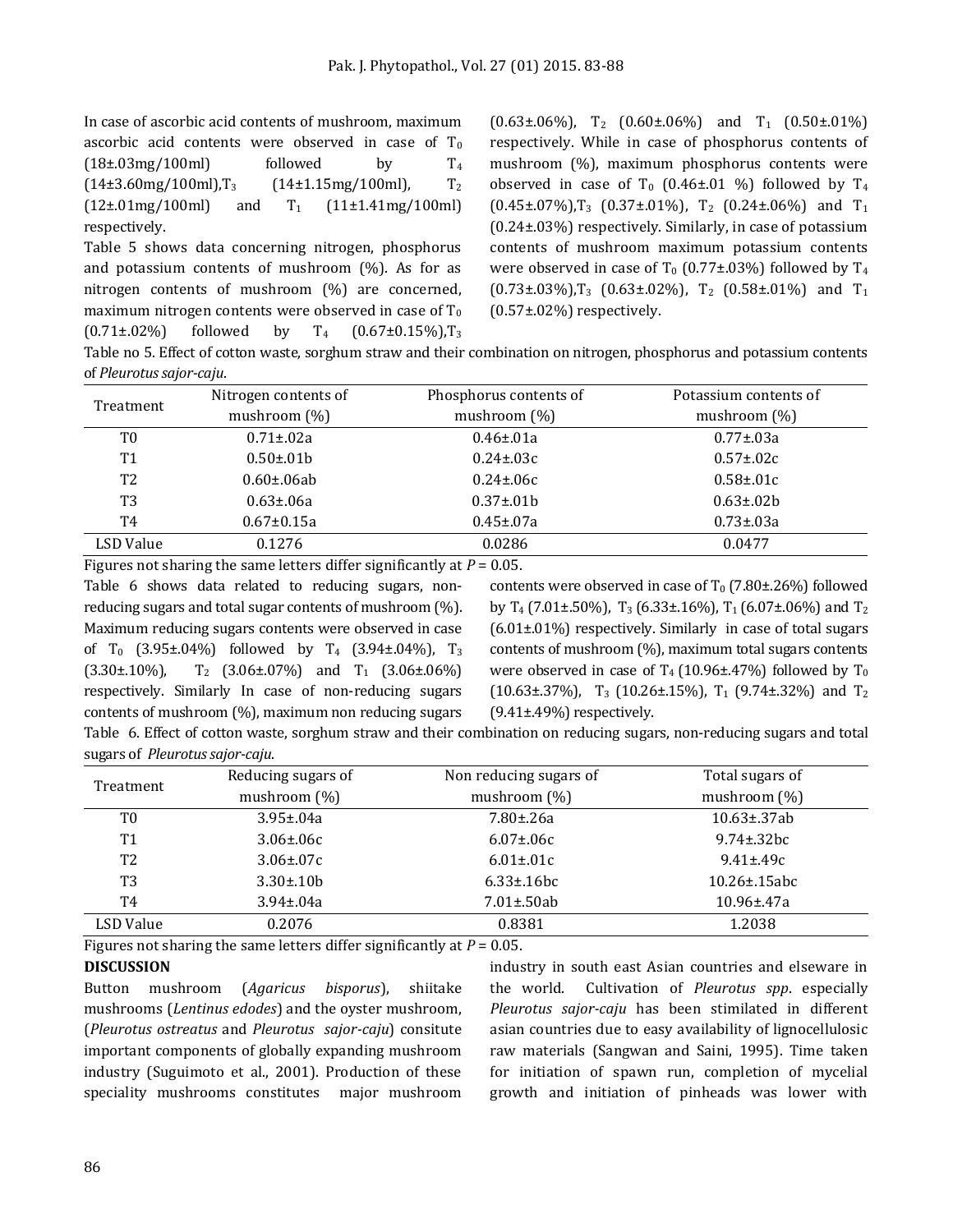maximum total number of pinheads formation in case of cotton waste as compared to sorghum straw and its various amendments. This is understandable due to complete, faster and heavy colonization of cotton waste substrate forming a compact white mass of mycelium as compared to other substrates. Our findings are in agreement with the studies conducted by Khan et al., 2009. who reported better performance of *Pleurotus* species on cotton waste as compared to other mushroom growing substrates. The variation in above mentioned parameters may be attributed to variation in chemical and lignocellulosic composition of substrates (Iqbal et al., 2005). As for as behaviour of mushroom harvesting pattern is concerned our results are supported by the findings of Dundar and Yildiz. 2009 who reported similar behaviour of mushroom harvesting pattern in their study. Better total yield obtained by using cotton waste may be attributed to presence of large quantity of cellulose and hemicellulose (Khan et al., 2010). Gradual decrease in yield was observed from 1st flush to 3rd flush in case of all treatments which might be attributed to gradual decrease in nitrogen contents of substrates with passage of time (Mandeel et al., 2005). pH, total soluble solids, acidity and ascorbic acid contents are important indicators of mushroom quality (Eissa, 2008). Phosphorus, potassium and sodium are some important minerals present in mushrooms and constitute major part of total minerals present in mushrooms (Chang and Miles, 1989). As for as reducing sugars, non-reducing sugars and total sugars of mushroom are concerned, they function to provide support and expansion of the fruit body of mushrooms and determine nutritional quality of mushrooms (Barros et al., 2007). Variation in reducing sugars, non-reducing sugars and total sugars of *Pleurotus Sajor-Caju* mushroom can be attributed to variety of substrates used as substrates normally affect fungal nutritional composition (Sturion and Oetterer 1995).

## **CONCLUSIONS**

*Pleurotus Sajor-Caju* mushroom performed best when grown on  $T_0$  (cotton waste 100%) and  $T_4$  (75% cotton waste + 25% sorghum straw) as for as different growth, yield and bio chemical parameters are concerned. We are of the openion that cotton waste should be first preference for cultivation of *Pleurotus Sajor-Caju* mushroom. However, in case of limited availability of cotton waste, production of *Pleurotus Sajor-Caju*

mushroom can be carried out on cotton waste amended with sorghum straw generally in those areas where there is shortage of cotton waste.

#### **REFRENCES**

- Barros, L., P. Baptista, D.M. Correia, J.S. Morais and I.C.F.R. Ferreira. 2007. Effects of conservation treatment and cooking on the chemical composition and antioxidant activity of Portuguese wild edible mushrooms. J. Agric. Food Chem. 55: 4781–4788.
- Chang, S. T., and P. G. Miles. 1989. Edible Mushrooms and Their Cultivation. CRC Press, Boca Raton, FL, 345 pp.
- Chapman, D.H and F. Parker. 1961. Determination of NPK. In: Methods of analysis for soils, plants and water. 1st Ed. California University, Agriculture Division, USA. pp: 150-179.
- Dundar, A. and A. Yildiz. 2009. A comparative study on Pleurotus ostreatus (jacq.) P. kumm. cultivated on different agricultural lignocellulosic wastes. Turk. J. Biol., 33: 171-179.
- Eissa, H.A.A. 2008. Effect of chitosan coating on shelf-life and quality of fresh-cut mushroom. Pol. J. Food Nutr. Sci. 58(1): 95-105.
- Gogavekar, S.S. S. A. Rokade, R.C. Ranveer, J.S. Ghosh, D.C. Kalyani and A. K. Sahoo.2014. Important nutritional constituents, flavour components, antioxidant and antibacterial properties of *Pleurotus sajor-caju.* J. Food. Sci. Tech. 51 (8): 1483-1491.
- Goyal, R.1, R.B. Grewal, and R.K. Goyal. 2006.Nutritional attributes of agaricus Bisporus and Pleurotus sajor caju mushrooms. Nutr Health. 18(2):179-84.
- Hortwitz, W. 1960. Official and Tentative Methods of Analysis, Vol. 9, pp: 320–41. Association of the Official Agriculture Chemist. Washington, D.C.
- Iqbal, M.S., C.A. Rauf and M.I. Sheikh. 2005. Yield performance of oyster mushroom on different substrates. Int. J. Agric. Biol. 7: 900-903.
- Kashif, M. M. A. Ali, N. A. Khan, Q. S. Anjum and A. Rehman.2013. Effect of low and high quality cotton waste on yield of oyster mushroom (*pleurotus ostreatus*). Pak. J. Phytopathol. 25 (01) – 91-94.
- Khan, A. N., H. U. Rehman, A. Rehman and M. J. Arif. 2010. Screening of different exotic strains of oyster mushroom for yield production using cotton waste and combined with rice husk., Pak. J.